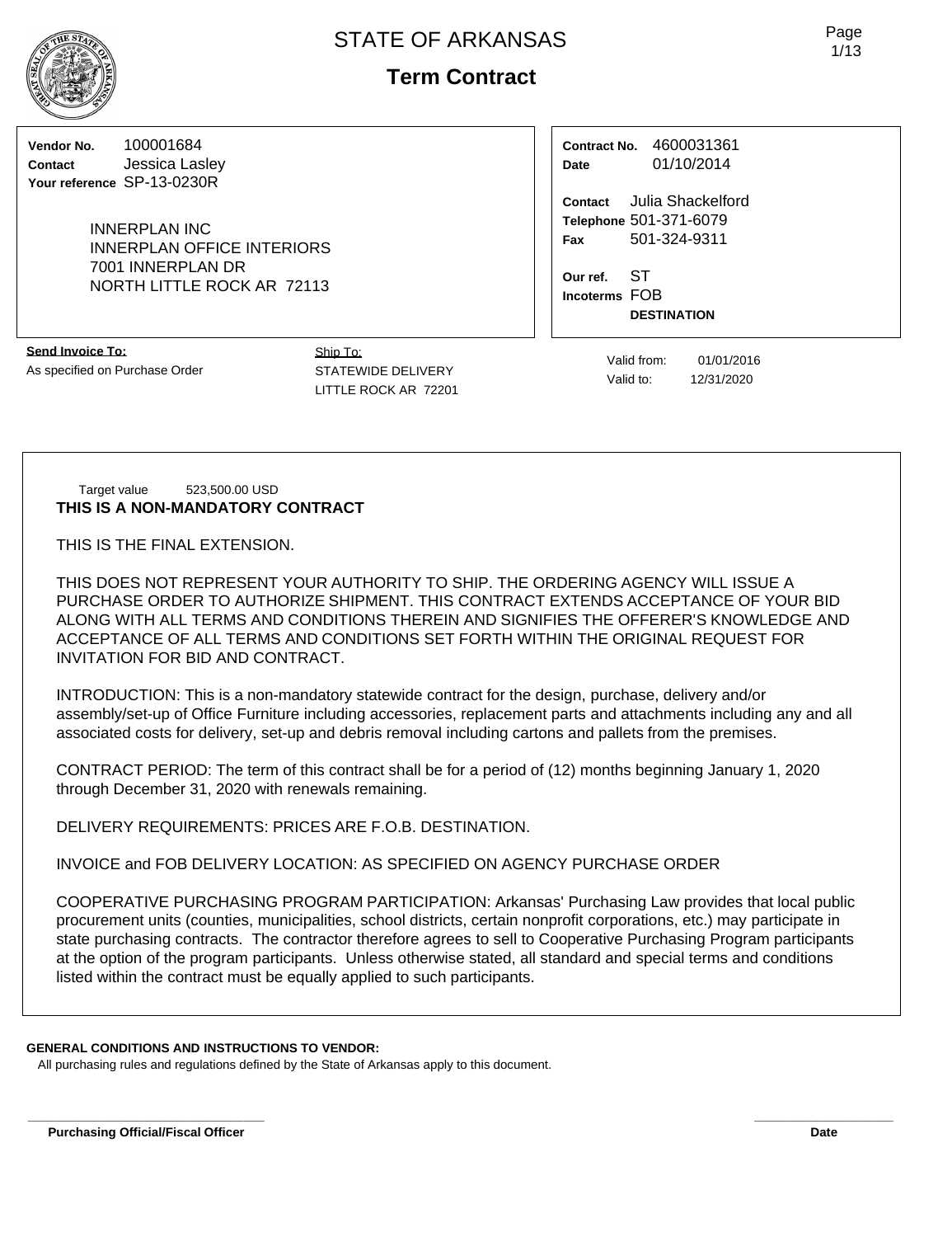

**Vendor No.** 100001684 **Contact** Jessica Lasley **Your reference** SP-13-0230R

**Contract No.** 4600031361 **Date** 01/10/2014 **Our reference** ST

| Item | <b>Material/Description</b>                         | <b>Target QtyUM</b> |          | <b>Unit Price</b> | <b>Amount</b> |
|------|-----------------------------------------------------|---------------------|----------|-------------------|---------------|
| 0001 | 10131663<br>TABLE SCHOOL CAFETERIA                  | 2,000.00            | Lump Sum | 1.00              | \$2,000.00    |
| 0002 | 10131672<br><b>CHAIR CAFETERIA</b>                  | 1,000.00            | Lump Sum | 1.00              | \$1,000.00    |
| 0003 | 10131626<br>BED/BUNK DORMITORY/HOSPITALITY          | 5,000.00            | Lump Sum | 1.00              | \$5,000.00    |
| 0004 | 10131627<br><b>DESK DORMITORY/HOSPITALITY</b>       | 3,000.00            | Lump Sum | 1.00              | \$3,000.00    |
| 0005 | 10131628<br>WARDROBE/STORAGE DORMITORY/HOSPITALITY  | 3,000.00            | Lump Sum | 1.00              | \$3,000.00    |
| 0006 | 10131666<br>SHELVING FILING HIGH DENSITY            | 5,000.00            | Lump Sum | 1.00              | \$5,000.00    |
| 0007 | 10131667<br>FILING LATERAL/VERTICAL                 | 3,000.00            | Lump Sum | 1.00              | \$3,000.00    |
| 0008 | 10131668<br>FILING MOVABLE ISLE/ROTARY              | 5,000.00            | Lump Sum | 1.00              | \$5,000.00    |
| 0009 | 10131676<br>ACCESSORIES FREESTANDING CASEGOODS      | 2,000.00            | Lump Sum | 1.00              | \$2,000.00    |
| 0010 | 10131677<br>DESK FREESTANDING CASEGOODS             | 10,000.00           | Lump Sum | 1.00              | \$10,000.00   |
| 0011 | 10131678<br>SHELVING FREESTANDING CASEGOODS         | 5,000.00            | Lump Sum | 1.00              | \$5,000.00    |
| 0012 | 10131679<br>TABLE FREESTANDING CASEGOODS CONF/TRAIN | 10,000.00           | Lump Sum | 1.00              | \$10,000.00   |
| 0013 | 10131669<br>SHELVING/BOOK CARTS LIBRARY             | 2,500.00            | Lump Sum | 1.00              | \$2,500.00    |

#### **GENERAL CONDITIONS AND INSTRUCTIONS TO VENDOR:**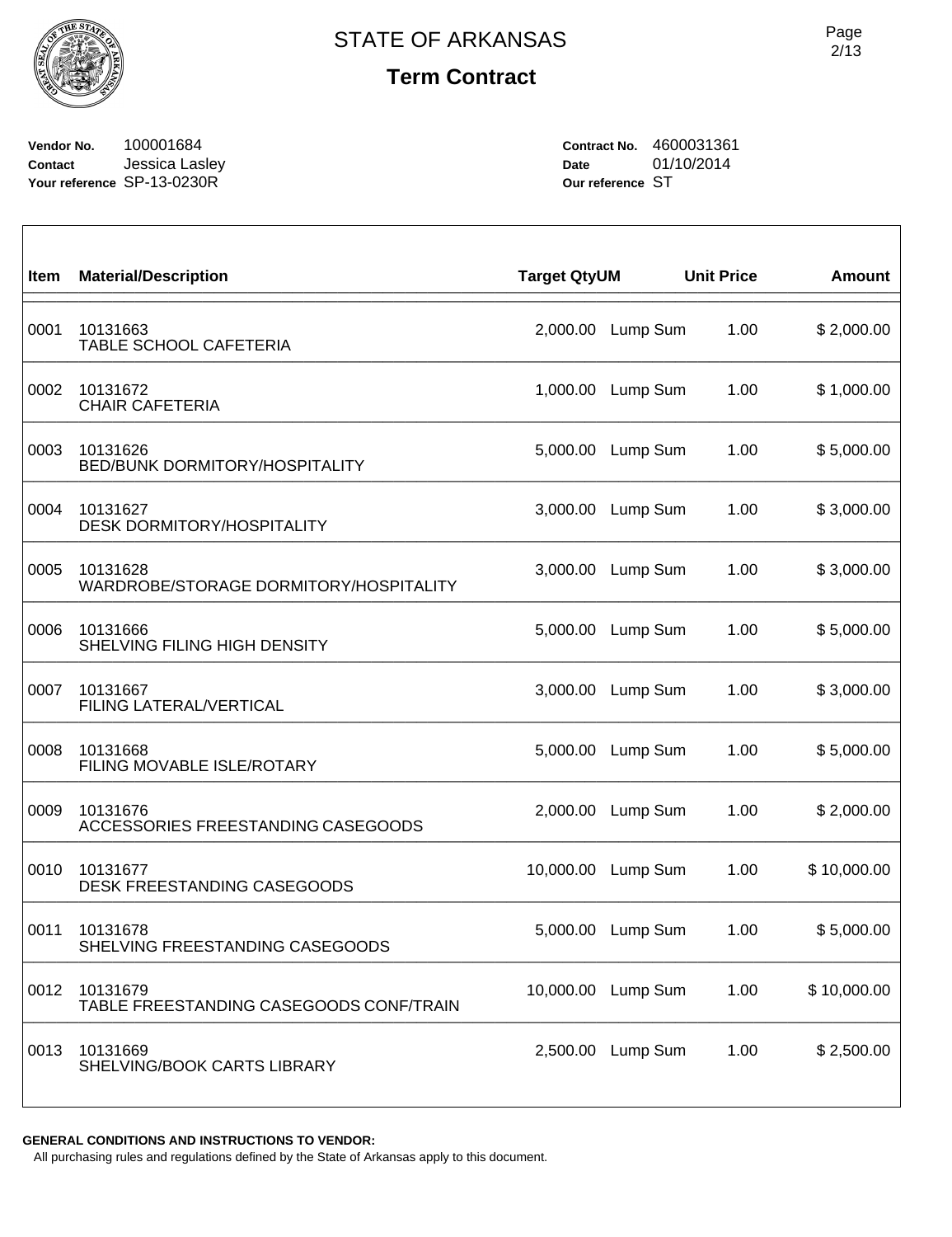

**Vendor No.** 100001684 **Contact** Jessica Lasley **Your reference** SP-13-0230R

**Contract No.** 4600031361 **Date** 01/10/2014 **Our reference** ST

| Item | <b>Material/Description</b>                  | <b>Target QtyUM</b> |          | <b>Unit Price</b> | <b>Amount</b> |
|------|----------------------------------------------|---------------------|----------|-------------------|---------------|
| 0014 | 10131670<br><b>CARREL STUDY LIBRARY</b>      | 5,000.00            | Lump Sum | 1.00              | \$5,000.00    |
| 0015 | 10131671<br><b>TABLE/CHAIR LIBRARY</b>       | 3,000.00            | Lump Sum | 1.00              | \$3,000.00    |
| 0016 | 10131673<br>ACCESSORIES LOUNGE/RECEPTION     | 2,000.00            | Lump Sum | 1.00              | \$2,000.00    |
| 0017 | 10131674<br><b>SEATING LOUNGE/RECEPTION</b>  | 5,000.00            | Lump Sum | 1.00              | \$5,000.00    |
| 0018 | 10131675<br><b>TABLE LOUNGE/RECEPTION</b>    | 5,000.00            | Lump Sum | 1.00              | \$5,000.00    |
| 0019 | 10131629<br><b>DESK SCHOOL ADMIN/TEACHER</b> | 3,000.00            | Lump Sum | 1.00              | \$3,000.00    |
| 0020 | 10131660<br>DESK SCHOOL STUDENT              | 5,000.00            | Lump Sum | 1.00              | \$5,000.00    |
| 0021 | 10131662<br>TABLE SCHOOL CLASSROOM ACTIVITY  | 5,000.00            | Lump Sum | 1.00              | \$5,000.00    |
| 0022 | 10131664<br>FURNITURE SCHOOL LAB/SCIENCE     | 5,000.00            | Lump Sum | 1.00              | \$5,000.00    |
| 0023 | 10131665<br><b>SEATING SCHOOL</b>            | 5,000.00            | Lump Sum | 1.00              | \$5,000.00    |
| 0024 | 10131680<br><b>SEATING ERGO/TASK</b>         | 20,000.00           | Lump Sum | 1.00              | \$20,000.00   |
| 0025 | 10131681<br>SEATING EXECUTIVE/MANAGEMENT     | 20,000.00           | Lump Sum | 1.00              | \$20,000.00   |
| 0026 | 10131682<br>SEATING FIXED/RAIL AUDITORIUM    | 5,000.00            | Lump Sum | 1.00              | \$5,000.00    |
| 0027 | 10131683<br><b>SEATING SIDE/STACK</b>        | 5,000.00            | Lump Sum | 1.00              | \$5,000.00    |

**GENERAL CONDITIONS AND INSTRUCTIONS TO VENDOR:**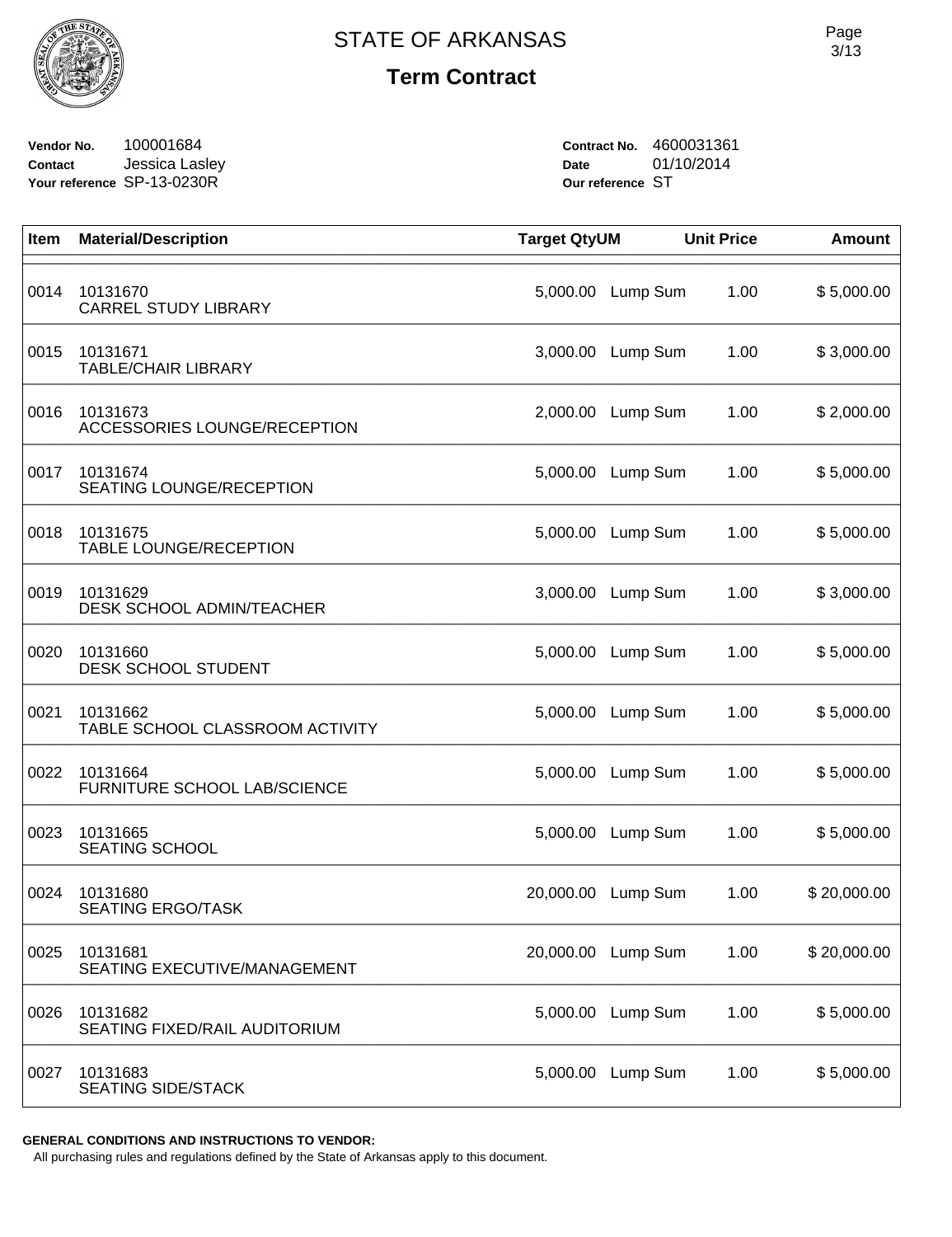

**Vendor No.** 100001684 **Contact** Jessica Lasley **Your reference** SP-13-0230R

**Contract No.** 4600031361 **Date** 01/10/2014 **Our reference** ST

| Item | <b>Material/Description</b>                   | <b>Target QtyUM</b>        |          | <b>Unit Price</b> | <b>Amount</b> |
|------|-----------------------------------------------|----------------------------|----------|-------------------|---------------|
| 0028 | 10131685<br>ACCESSORIES MODULAR SYSTEMS       | 5,000.00                   | Lump Sum | 1.00              | \$5,000.00    |
| 0029 | 10131686<br>WALL MODULAR SYSTEMS FULL HEIGHT  | 5,000.00                   | Lump Sum | 1.00              | \$5,000.00    |
| 0030 | 10131687<br>FRAME/TILE MODULAR SYSTEMS        | 50,000.00                  | Lump Sum | 1.00              | \$50,000.00   |
| 0031 | 10131688<br>PANEL MODULAR SYSTEMS             | 150,000.00                 | Lump Sum | 1.00              | \$150,000.00  |
| 0032 | 10131689<br>DESKING OPEN PLAN MODULAR SYSTEMS | 75,000.00                  | Lump Sum | 1.00              | \$75,000.00   |
| 0036 | 10131624<br>DESK SPECIALTY TECHNOLOGY SUPPORT | 5,000.00                   | Lump Sum | 1.00              | \$5,000.00    |
| 0037 | 10131621<br>SUPPORT, KEYBOARD, TECHNOLOGY     | 2,000.00                   | Lump Sum | 1.00              | \$2,000.00    |
| 0038 | 10131622<br>LIGHTING TECHNOLOGY SUPPORT       | 5,000.00                   | Lump Sum | 1.00              | \$5,000.00    |
| 0039 | 10131623<br>MONITOR ARM TECHNOLOGY SUPPORT    | 5,000.00                   | Lump Sum | 1.00              | \$5,000.00    |
| 0040 | 10133417<br>FURNITURE, INSTALL                | 30,000.00                  | Lump Sum | 1.00              | \$30,000.00   |
| 0041 | 10133418<br>FURNITURE, DELIVERY               | 30,000.00                  | Lump Sum | 1.00              | \$30,000.00   |
|      |                                               | <b>Estimated Net Value</b> |          |                   | 511,500.00    |
|      | <b>SECTION 1 - GENERAL INFORMATION</b>        |                            |          |                   |               |

1.1 PAYMENT AND INVOICE PROVISIONS: An itemized invoice addressed to the ordering entity shall reference purchase order number, contract number, quantity, description, list and net unit price. Installation/Labor and any other ancillary charges will be shown as a separate line item on all quotes and invoices.

**GENERAL CONDITIONS AND INSTRUCTIONS TO VENDOR:**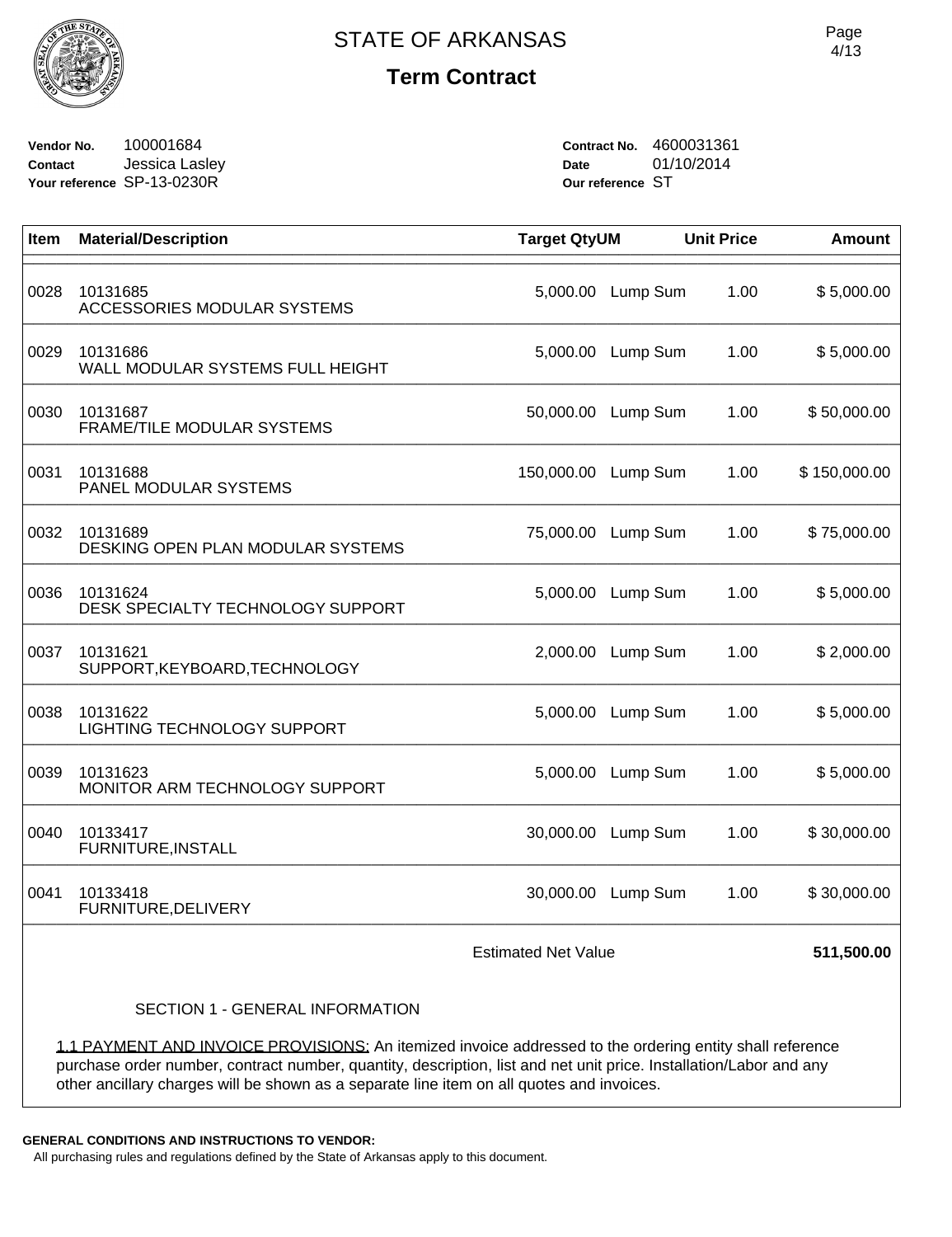Page 5/13

**Vendor No.** 100001684 **Contact** Jessica Lasley **Your reference** SP-13-0230R

**Contract No.** 4600031361 **Date** 01/10/2014 **Our reference** ST

Payment will be made in accordance with applicable State of Arkansas accounting procedures upon acceptance by the Agency. The State may not be invoiced in advance of delivery and acceptance of any commodity. Payment will be made only after the contractor has successfully satisfied the state agency as to the goods purchased. Contractor should invoice agency by an itemized list of charges. Purchase Order Number and/or Contract Number should be referenced on each invoice.

1.2 RECORD RETENTION: The contractor shall be required to maintain all pertinent financial and accounting records and evidence pertaining to the contract in accordance with generally accepted principles of accounting and other procedures specified by the State of Arkansas. Access will be granted upon request, to State or Federal Government entities or any of their duly authorized representatives.

Financial and accounting records shall be made available, upon request, to the State of Arkansas' designee at any time during the contract period and any extension thereof, and for five (5) years from expiration date and final payment on the contract or extension thereof.

1.3 PRIME CONTRACTOR RESPONSIBILITY: The contractor will be required to assume prime contractor responsibility for the contract and will be the sole point of contact with regard to all commodities, services and support. The prime contractor may delegate facilitation of contract orders to their "Authorized/Certified Dealers" only. This delegation will in no way relieve the contractor of any contractual obligations set forth in this Contract Award.

#### 1.4 CONTRACT INFORMATION

- 1. The State of Arkansas may not contract with another party:
	- a) Upon default, to pay all sums to become due under a contract.
	- b) To pay damages, legal expenses or other costs and expenses of any party.
	- c) To conduct litigation in a place other than Pulaski County, Arkansas.
- d) To agree to any provision of a contract; which violates the laws or constitution of the State of Arkansas.

2. A party wishing to contract with the State of Arkansas should:

- a) Remove any language from its contract which grants to it any remedies other than:
- i. The right to possession.
- ii. The right to accrued payments.
- iii. The right to expenses of de-installation.
- iv. The right to expenses of repair to return the equipment to normal working order, normal wear and tear excluded.

 v. The right to recover only amounts due at the time of repossession and any unamortized nonrecurring cost as allowed by Arkansas Law.

- b) Include in its contract that the laws of the State of Arkansas govern the contract.
- c) Acknowledge that contracts become effective when awarded by the State Procurement Official.

1.5 CONDITIONS OF CONTRACT: The contractor shall at all times observe and comply with federal and State laws, local laws, ordinances, orders, and regulations existing at the time of or enacted subsequent to the execution of this contract which in any manner affect the completion of the work. The contractor shall indemnify and save harmless the agency and all its officers, representatives, agents, and employees against any claim or liability arising from or based upon the violation of any such law, ordinance, regulation, order or decree by an employee, representative, or subcontractor of the contractor.

#### **GENERAL CONDITIONS AND INSTRUCTIONS TO VENDOR:**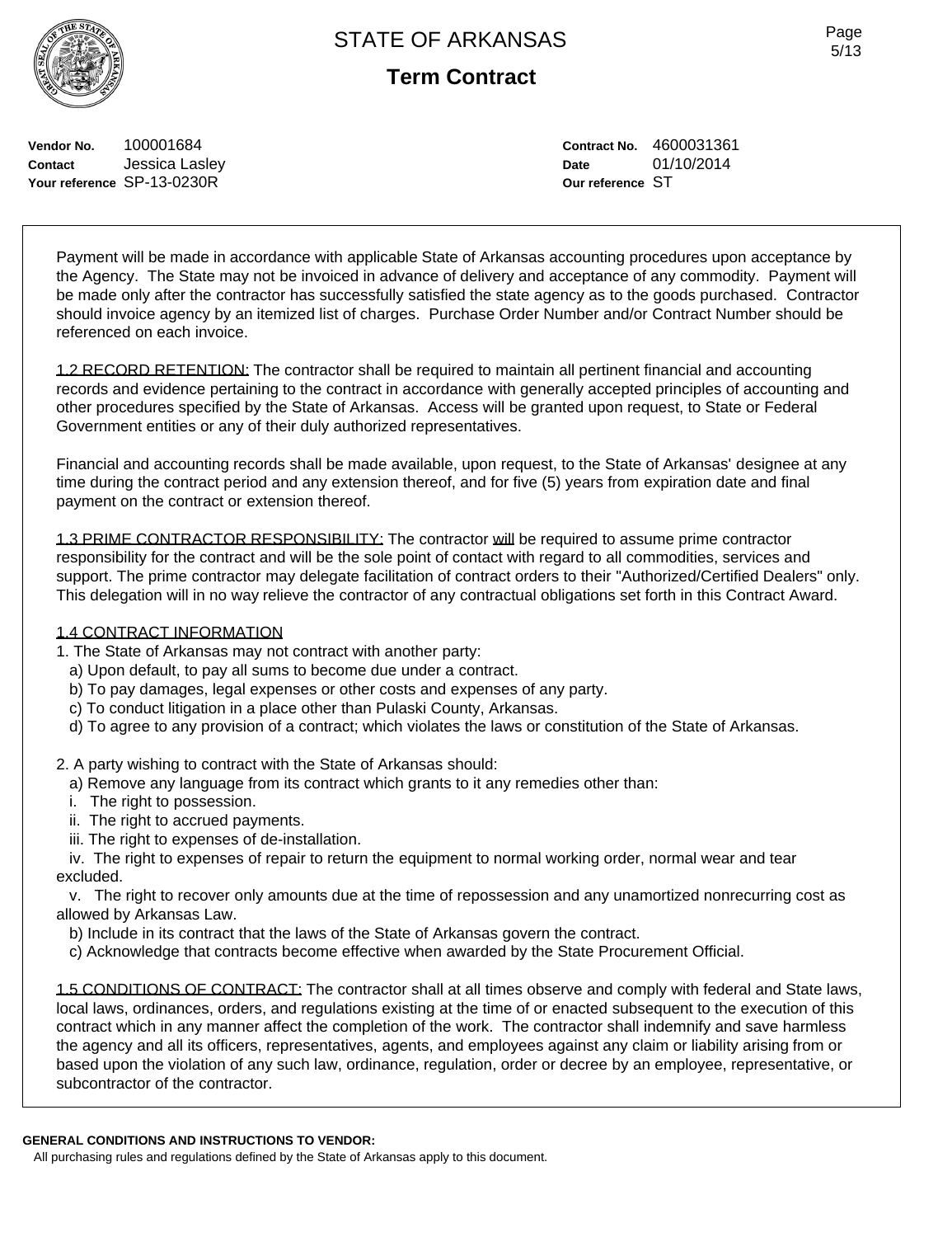Page 6/13

**Vendor No.** 100001684 **Contact** Jessica Lasley **Your reference** SP-13-0230R

**Contract No.** 4600031361 **Date** 01/10/2014 **Our reference** ST

1.6 STATEMENT OF LIABILITY: The State will demonstrate reasonable care but shall not be liable in the event of loss, destruction, or theft of contractor-owned items to be delivered or to be used in the installation of deliverables. The contractor is required to retain total liability until the deliverables have been accepted by the "authorized agency official." At no time will the State be responsible for or accept liability for any contractor-owned items.

1.7 AWARD RESPONSIBILITY: The State Procurement Official will be responsible for award and administration of any resulting contract.

1.8 DELEGATION AND/OR ASSIGNMENT: The contractor shall not assign the contract in whole or in part or any payment arising there from without the prior written consent of the State Procurement Official. The contractor may delegate facilitation of contract orders to their "Authorized/Certified Dealers" only. This delegation will in no way relieve the contractor of any contractual obligations set forth in this Contract Award.

1.9 DISCOUNT CHANGE CLAUSE: The contractor may offer larger discount percentages for products, accessories, replacement parts and attachments at any time during the contract term.

1.10 LENGTH OF PRICE GUARANTEE: Discount percentages shall be firm for the term of the contract.

1.11 DELIVERY: FOB DESTINATION, INSIDE DELIVERY, FREIGHT PAID: Whenever possible, contractors should give the ordering entities 3 working days prior notice of any deliveries and/or installations. Furniture contractors will not be responsible for the removal/moving of existing furnishings unless requested by the ordering entity. Contractors should verify site readiness prior to delivery. All deliveries will be made during normal working hours unless otherwise arranged with the ordering entity. Contractor will communicate any scheduling delays and/or changes immediately. Agencies will not be responsible for any freight damage, concealed or otherwise.

1.12 SPECIAL DELIVERY INSTRUCTIONS: All shipments will be FOB destination (as specified on Ordering Entity Purchase Order).

**Delivery/Installation Instructions:** Due to the varying locations and circumstances involved in deliveries and installations, all deliveries and installations will be quoted on a project by project basis.

All installation, labor, and or delivery charges must be shown as a separate line item on quotes and invoices.

One of the following delivery methods must be specified on every Agency Purchase Order:

(1) Drop Shipped: Off loaded by carrier to an Agency loading dock or designated area. There will be no charge to the ordering Agency for this delivery method.

(2) Inside Delivery: Off loaded, un-boxed/wrapped and placed in pre-determined locations within the building. Contractor will be responsible for the removal of any trash, packaging materials, and cartons associated with the delivery.

(3) Delivered and Installed: Off loaded, and installed. Installation shall include but not limited to; any and all labor, material, and tools necessary to install furniture in accordance with approved plans and specifications and/or the direction of authorized agency personnel. The installation company will be responsible for the removal of any trash, packing material, and cartons associated with their installation.

The contractor/installation company will repair/replace (to the satisfaction of the ordering entity) any damage to the building or its contents that they (the contractor) caused in the course of their work. This includes but is not limited to:

#### **GENERAL CONDITIONS AND INSTRUCTIONS TO VENDOR:**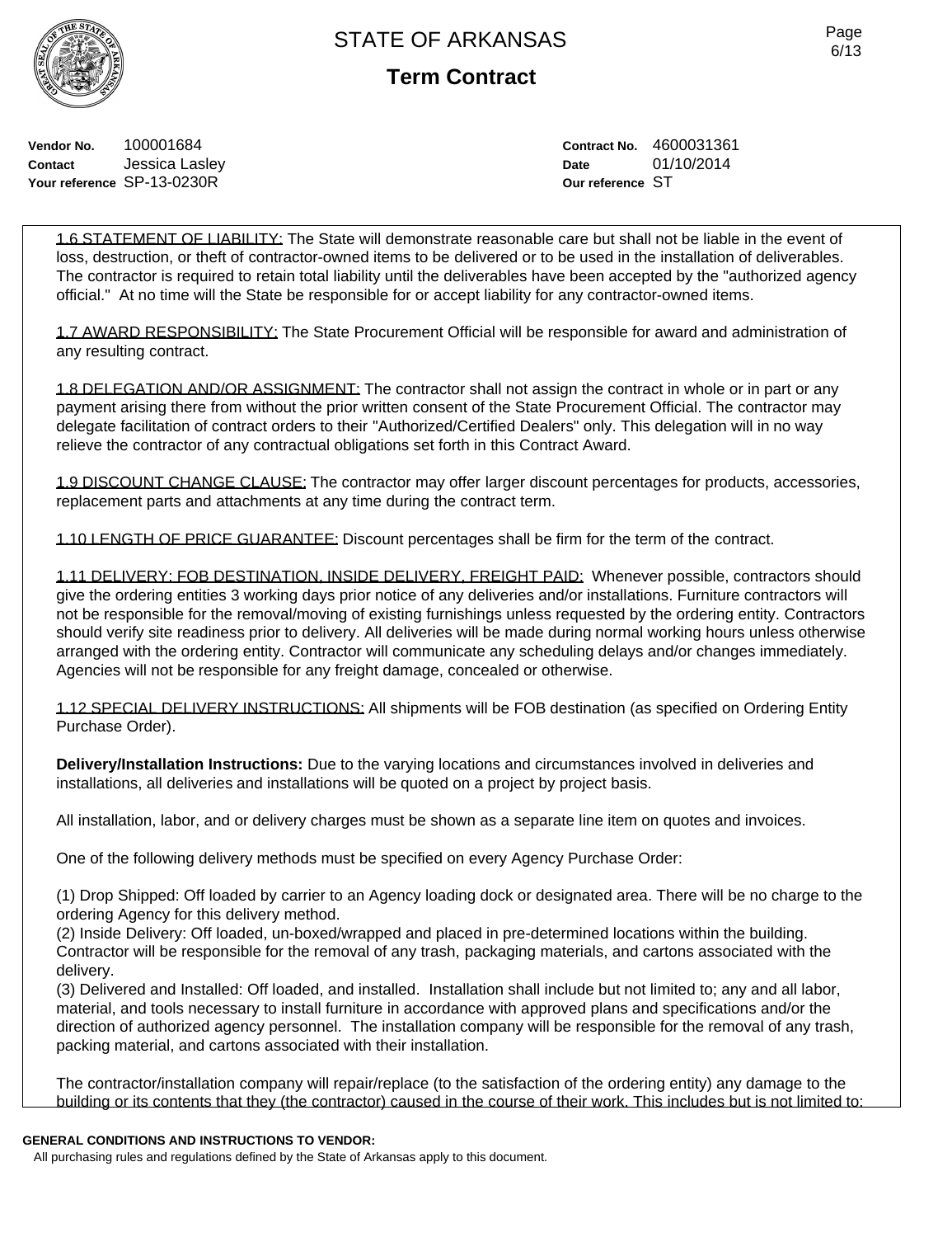**Term Contract**

**Vendor No.** 100001684 **Contact** Jessica Lasley **Your reference** SP-13-0230R

**Contract No.** 4600031361 **Date** 01/10/2014 **Our reference** ST

walls, floors, floor coverings, ceilings, elevators, doors, doorways, and any existing fixtures and furniture. The agency may withhold payment until repairs are satisfactorily completed.

1.13 ACCEPTANCE STANDARDS: Inspection and acceptance/rejection of products shall be made within thirty (30) days of receipt or upon completion of installation should that installation period extend beyond thirty (30) days. Ordering entity shall have the option to return any products within the thirty (30) days.

Return Requirements: Ordering entity shall coordinate returns with the Contractor. Upon notification by the ordering entity of a duplicate shipment, over-shipment or shipment in poor condition, the products must be promptly removed at the contractor and/or dealer's expense. Ordering entities reserve the right to return products for defects in material and/or workmanship. In the event of product return, the ordering entity reserves the right to accept either a full refund for the returned product or a replacement of the product.

Performance Requirements: The ordering entity reserves the right to inspect and verify that all deliveries are in accordance with specifications, both at the point of delivery and at the point of use. For orders that specify an "authorized party" to receive and inspect deliveries and/or installations, acceptance and inspection procedures must be performed by the "authorized party" to be considered and accepted by the ordering entity. Products inspected at the time of use are subject to refusal and return requirements for issues of quality such as defects in manufacturing and/or workmanship. Products will not be considered accepted by the ordering entity until the installation is complete for the applicable products.

1.14 CANCELLATION: In the event the State no longer needs the service or commodity specified in the contract or purchase order due to program changes, changes in laws, rules, or regulations, relocation of offices, or lack of appropriated funding, the State may cancel the contract or purchase order by giving the contractor written notice of such cancellation thirty (30) days prior to the date of cancellation.

### **SECTION 2 - SPECIFIC REQUIREMENTS**

2.1 QUALITY: The items must be in conformance with normal industry standards as specified within this Contract Award.

2.2 GUIDELINES: The Office of State Procurement adheres to all quidelines set forth by the State and Federal Government concerning The Americans with Disabilities Act (ADA) as well as all mandated fire codes.

2.3 ORDERING PROCEDURE: Orders placed against this contract may be in the form of an agency issued purchase order on an as-required basis. Or an agency may also use the Arkansas State Purchasing Card (P-Card) to purchase furniture.

2.4 QUANTITY BASIS OF CONTRACT - NO GUARANTEED QUANTITIES: The contract established has no guarantee of any specific quantity and the State is obligated only to buy that quantity which is needed by its agencies.

2.5 MINIMUM ORDER QUANTITY: The State makes no commitment to purchase any minimum or maximum quantity, or dollar volume of products from the selected suppliers. Utilization of this agreement will be on an as needed basis by State Agencies and/or Cooperative Participants, Cities, Counties, Schools K-12, Colleges and Universities. The State will award to multiple suppliers; however, the State reserves the right to purchase like and

#### **GENERAL CONDITIONS AND INSTRUCTIONS TO VENDOR:**

All purchasing rules and regulations defined by the State of Arkansas apply to this document.

Page 7/13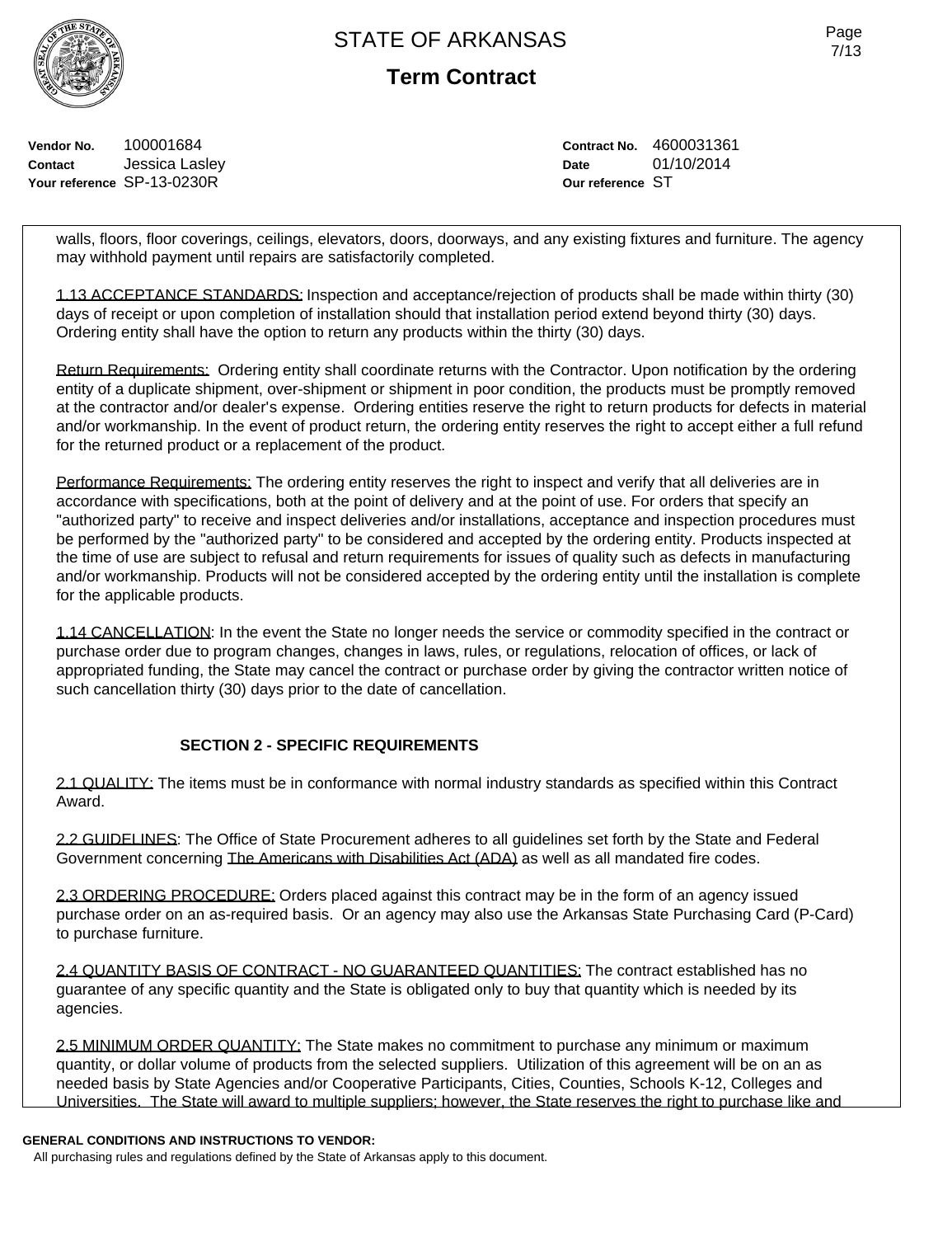**Term Contract**

**Vendor No.** 100001684 **Contact** Jessica Lasley **Your reference** SP-13-0230R

**Contract No.** 4600031361 **Date** 01/10/2014 **Our reference** ST

similar products from other suppliers as necessary to meet operational requirements.

Note: Issuance of an award does not quarantee an order.

2.6 REPORTING REQUIREMENTS: The product manufacturer agrees to provide a yearly sales report to the Office of State Procurement. This report is due on the 15th of July following the year's activity. The report **must** include the total sales of all furniture orders against the contract. The report should include the following: reporting time period, manufacturer/dealer name, furniture category, quantity and dollar value of each item sold, and the name of the purchasing entity.

Note: OSP reserves the right to request a sales report on an as-needed basis.

E-mail report to: OSP-Furniture@dfa.arkansas.gov

2.7 FURNITURE CLASSIFICATIONS: Furniture classifications include but not limited to: Cafeteria, Dormitory, Library Shelving and Library Related, Lounge, Systems (Modular), School (Classroom), Freestanding, Seating, Filing Systems and Equipment, and Technology Support.

### 2.8 GENERAL DEFINITION OF PRODUCTS:

#### **Item 1: Cafeteria Furniture**

a) Mobile tables on rollers with or without benches or stools.

b) Round and rectangular cafeteria tables without benches or stools.

#### **Item 2: Dormitory Furniture**

a) Metal, wood, or wood clad metal wardrobes, beds and mattresses, night stands, chest of drawers, and single pedestal dormitory student desks with keyboard or center drawers.

### **Item 3: Library Shelving and Library Related Furniture**

a) Cantilever, reversed cantilever, four post library shelving (all of which include mobile shelving), and end panels for covering end of panels.

b) Library Related Furniture, which includes but not limited to: book trucks, circulation desks, library tables, card catalogs, study carrels, storage cabinets, periodical racks, dictionary stands, and display cases.

### **Item 4: Lounge Furniture**

a) Upholstered wood, metal, or rotationally molded lounge seating which includes but not limited to: (lounge chairs, recliners, love seats, sofas, and assemblies and replacements only).

b) Complimentary tables, benches, and ottomans for lounge seating. Manufacturers must have lounge seating to match tables, benches and ottomans.

c) Upholstered wood or metal multiple seating, ganging seating, and tandem seating.

### **Item 5: Systems Furniture (Modular)**

a) A complete and comprehensive catalog of all systems furniture, including modular work stations, lines and accessories.

b) Metal, wood or laminate modular furniture, these can include complimentary components such as keyboard drawers, task lights, tack boards, etc. and storage units.

#### **GENERAL CONDITIONS AND INSTRUCTIONS TO VENDOR:**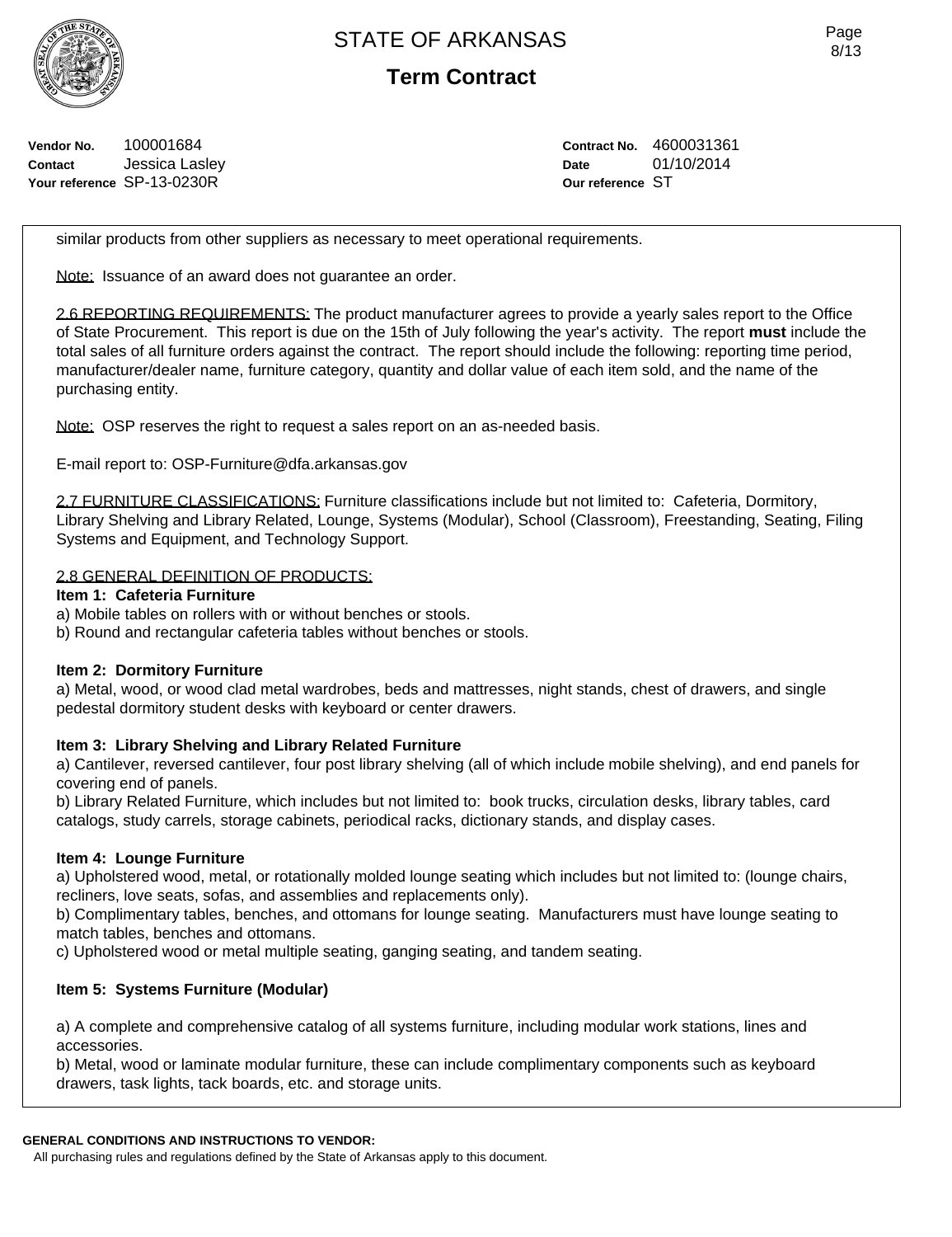

**Term Contract**

| Vendor No. | 100001684                  |
|------------|----------------------------|
| Contact    | Jessica Lasley             |
|            | Your reference SP-13-0230R |

**Contract No.** 4600031361 **Date** 01/10/2014 **Our reference** ST

### **Item 6: School Furniture (Classroom)**

a) Student desk, chair desks, tablet arm chairs and stools.

b) Single unit pedestal teacher's desks

c) Study carrels and storage cabinets

d) Stacking chairs, student chairs and folding chairs

e) Classroom activity, computer, folding, training tables and accessories, such as, ganging devices, electrical/data components and storage dollies.

#### **Item 7: Freestanding/Casegoods Furniture**

a) A complete and comprehensive catalog of all case goods, furniture, (including folding and mobile) desks and tables.

b) Conference room tables, lecterns, media cabinets, storage cabinets and presentation boards

#### **Item 8: Seating**

a) A complete and comprehensive catalog of chairs, auditorium and general seating.

b) Wood, metal or ergonomic seating which may include but limited to: executive, managerial, task, operational, stools, side, occasional, stacking, conference, and theater type seating. c) Products must meet or exceed ANSI/BIFMA requirements.

### **Item 9: Filing Systems and Equipment**

a) A complete and comprehensive catalog of filing systems including vertical and lateral files, bookcases, mobile cabinets and freestanding file cabinets.

#### **Item 10: Technology Support Furniture**

a) A complete and comprehensive catalog of technology support furniture to support technology based learning environments.

**ANY PERMANENT FURNITURE INSTALLATION** for State Agencies as well as requested space alterations, attached fixtures, furnishings and erected additions must have Arkansas Building Authority (ABA) approval if:

**(a)** The building is owned by ABA and/or

**(b)** The product and installation exceeds the sum of \$20,000.00.

(Excluding ABA exempt agencies)

Note: the Americans with Disabilities ACT and the Arkansas *Fire Codes* must be adhered to as set forth by local and federal guidelines by the ordering entity and the contractor.

Codes, Permits, Licenses for Permanent Installation:

The contractor must comply with all State mandatory licensing requirements prior to installation. Questions on licensing requirements should be directed to the State Licensing Board. Contractor must furnish and install all furniture and materials in compliance with all applicable codes, whether local, state, or federal; and that all permits or licenses required for installation will be obtained without cost to the State.

2.9 PRODUCT MANUFACTURER'S SUPPLIERS: Only those dealers/distributors listed by the manufacturer will be considered authorized to act on behalf of the Product Manufacturer.

2.10 CONTRACT RENEWAL PERIOD: FURNITURE ADDITIONS/DELETIONS: Contractors wishing to make

#### **GENERAL CONDITIONS AND INSTRUCTIONS TO VENDOR:**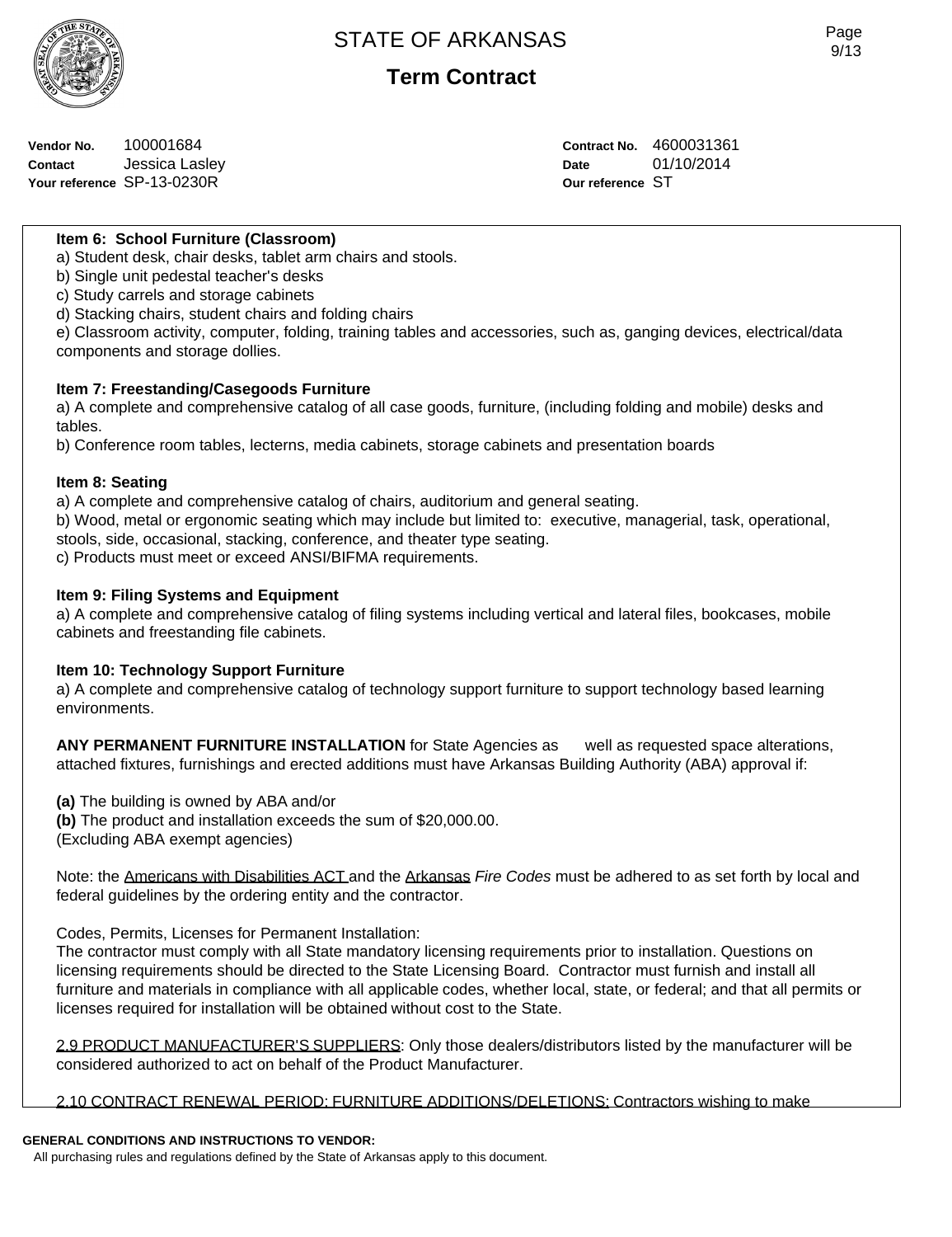**Term Contract**

**Vendor No.** 100001684 **Contact** Jessica Lasley **Your reference** SP-13-0230R

**Contract No.** 4600031361 **Date** 01/10/2014 **Our reference** ST

furniture additions/changes to their contract during the contract period should be aware of the following:

Additions/changes will be allowed only once during a contract period. No changes to discount percentages are allowed during this contract period.

Additions/changes must be submitted during the contract renewal period.

When requesting additions and/or changes; contractor shall submit a request either by letter or via email which shall include a list of all items being proposed for addition and/or change.

Contractor shall submit all required documents supporting any new items.

Product literature for all new items shall also be submitted with the request.

Contractor is responsible for submitting a complete name, address, email address, phone and fax numbers when a new dealer is added.

2.11 PRICE LISTS AND PRODUCT INFORMATION: Contractors should provide an electronic version of the proposed price list in an Excel format or pdf on a jump drive. Also provide a dealer list, if applicable in an Excel format with "read and write" capabilities on the same jump drive. No costs or expenses associated with providing this information in the required format shall be charged to the State of Arkansas. At the time of contract renewal contractor will furnish OSP with an updated dealer list and published price list.

2.12 LITERATURE: The manufacturer/dealer shall furnish price lists, catalogs, and description literature upon request by any using entity, and at no cost to the entity.

2.13 SPECIAL PACKAGING: Items shall be packaged and cartoned so as to protect the contents from damage during shipment, handling and storage. Shipping container shall have a label with the following information:

Name of Receiving Agency Agency Purchase Order Number Name of Supplier Item Description of Contents Manufacturer Name Model Name and Number

2.14 WARRANTY: Minimum acceptable warranty will be for a period of one year from the date of product acceptance by the ordering entity. Warranty shall cover defects in material and workmanship and shall cover all costs associated with the repair or replacement of defective items including labor, parts, transportation costs, travel time and expense, and any other costs associated with such repair or replacement.

If anytime during the first (1) year warranty period the product does not perform in accordance to manufacturer's specification, the successful contractor will be notified in writing. The contractor shall pick up the product at the contractor's expense, and replace with product that meets or exceeds prior assembled product. Should product performance remain unacceptable to ordering entity, entity may request a full return of the purchase price (including taxes).

**GENERAL CONDITIONS AND INSTRUCTIONS TO VENDOR:**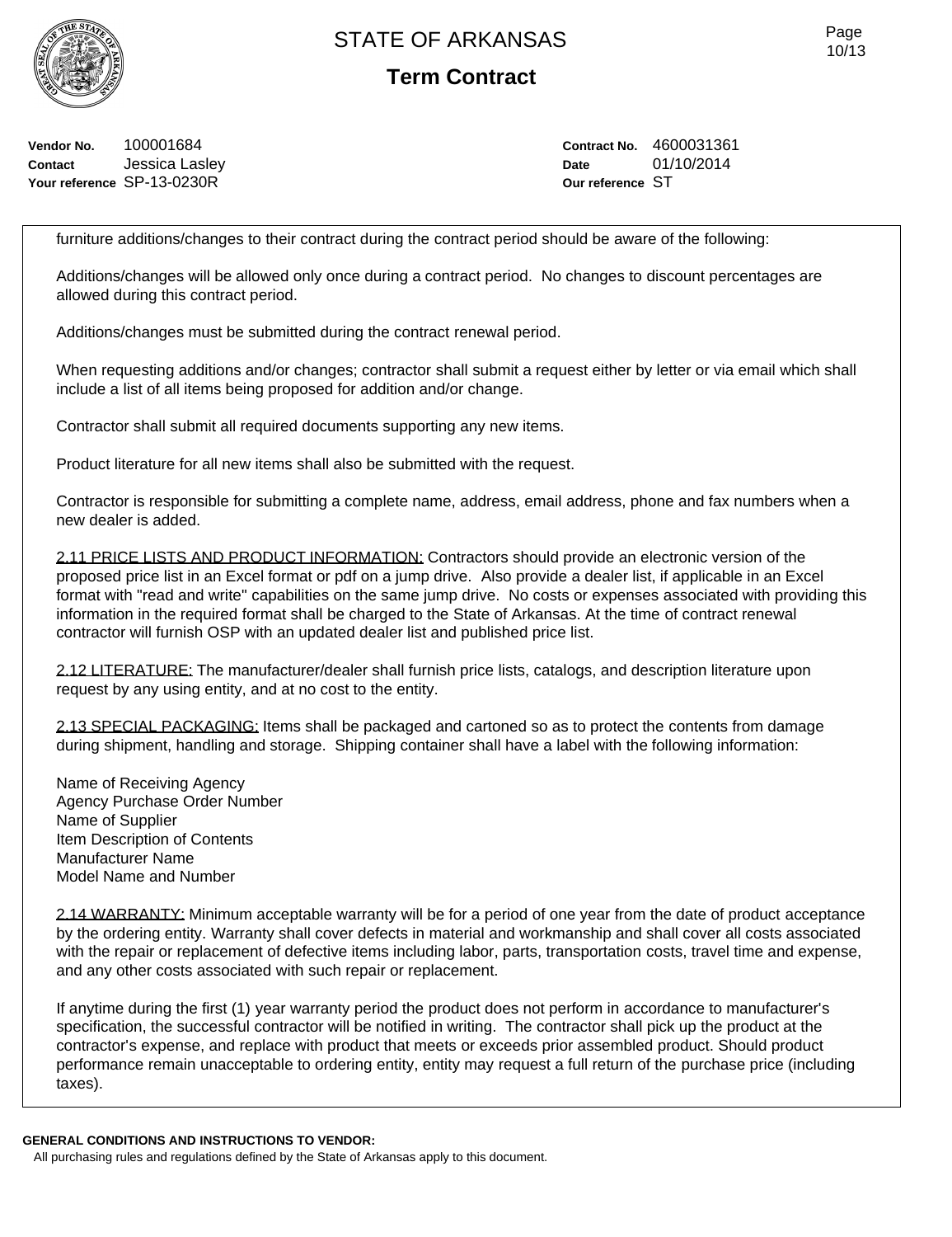

Page 11/13

**Vendor No.** 100001684 **Contact** Jessica Lasley **Your reference** SP-13-0230R

**Contract No.** 4600031361 **Date** 01/10/2014 **Our reference** ST

2.15 ORDER CANCELLATION: Users of this contract are advised that orders (all or part) cancelled or returned after acceptance of requested merchandise will be subject to a restocking fee of ten percent (10%) of the invoice amount (not to exceed \$500.00 per order) plus return freight charges. The amount authorized for payment of return freight will, in no instance, be more than original delivery charges documented by carrier. These charges may be applied, at the option of the supplier, to those orders which have been accepted. Orders cancelled prior to shipment or acceptance by ordering entity from the manufacturer will not be assessed charges.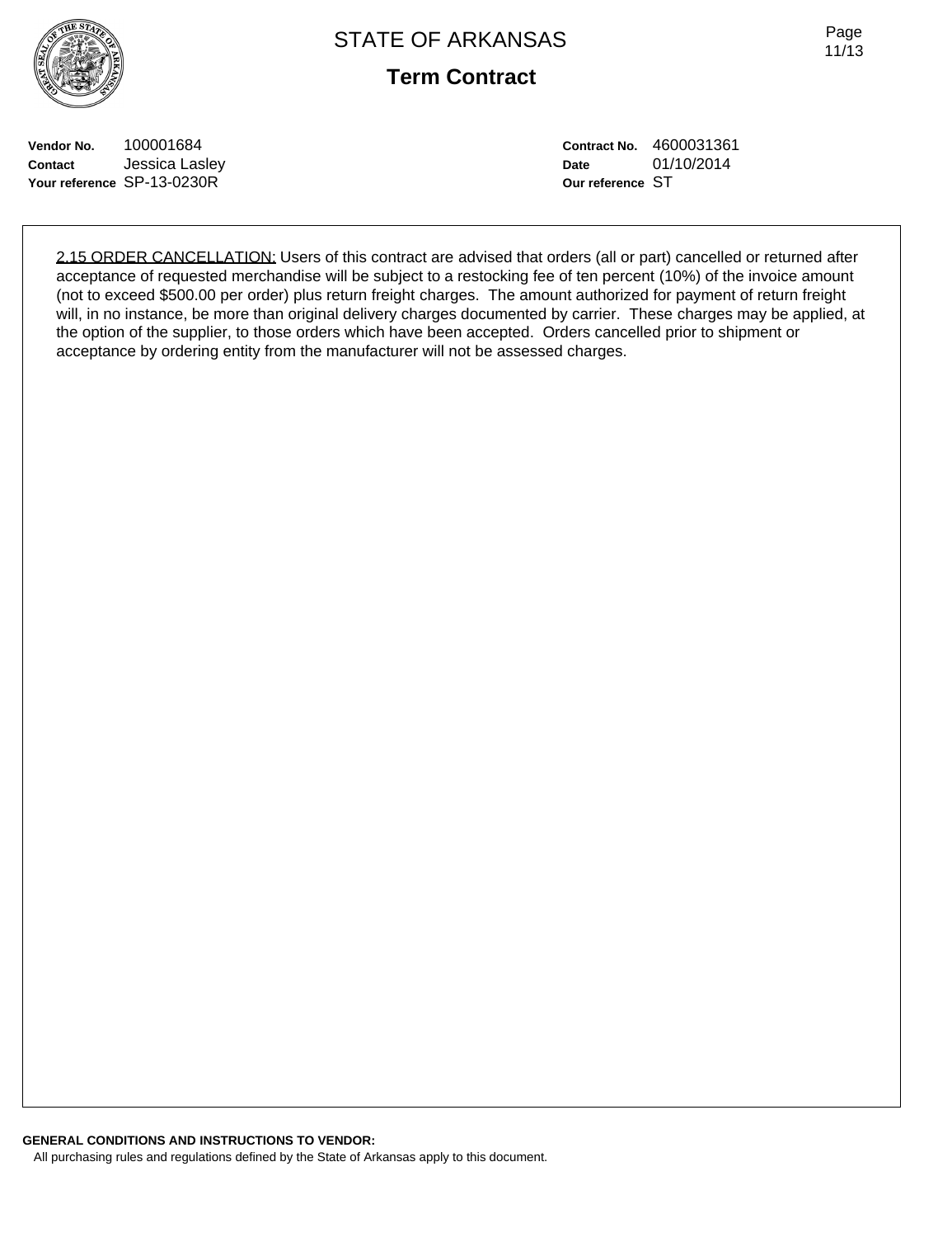

**Vendor No.** 100001684 **Contact** Jessica Lasley **Your reference** SP-13-0230R

**Contract No.** 4600031361 **Date** 01/10/2014 **Our reference** ST

### **TERMS AND CONDITIONS**

1. GENERAL: All terms and conditions stated in the invitation for bid govern this contract

2. PRICES: Prices are firm and not subject to escalation, unless otherwise specified in the invitation for bid.

3. DISCOUNTS: All cash discounts offered will be taken if earned.

4. TAXES: Most state agencies must pay state sales tax. Before billing, the contractor should contact the ordering agency to find out if that agency must pay sales tax. Itemize state sales tax when applicable on invoices.

5. BRAND NAME REFERENCES: The contractor guarantees that the commodity delivered is the same as specified in the bid.

6. GUARANTY: All items delivered are to be newly manufactured, in first- class condition, latest model and design, including, where applicable, containers suitable for shipment and storage unless otherwise indicated in the bid invitation. The contractor guarantees that everything furnished hereunder will be free from defects in design, workmanship, and material; that if sold by drawing, sample or specification, it will conform thereto and will serve the function for which furnished. The contractor further guarantees that if the items furnished hereunder are to be installed by the contractor, such items will function properly when installed. The contractor also guarantees that all applicable laws have been complied with relating to construction, packaging, labeling, and registration. The contractor's obligations under this paragraph shall survive for a period of one year from the date of delivery, unless otherwise specified in the invitation for bid.

7. AWARD: This contract award does not authorize shipment. Shipment against this contract is authorized by the receipt of a purchase order from the ordering agency. A written purchase order mailed or otherwise furnished to the contractor results in a binding obligation without further action by either party.

8. DELIVERY: The term of the contract is shown on the face of the contract award. The contractor is required to supply the state's needs during this term. The number of days required to place the commodity in the receiving agency's designated location under normal conditions is also shown. Consistent failure to meet delivery without a valid reason may cause removal from the bidders' list or suspension of eligibility for award.

9. BACK ORDERS OR DELAY IN DELIVERY: Back orders or failure to deliver within the time required may be default of the contract. The contractor must give written notice to the Office of State Procurement and ordering agency of the reason and the expected delivery date. If the reason is not acceptable, the contractor is in default. The Office of State Procurement has the right to extend delivery if reasons appear valid. If the date is not acceptable, the agency may buy elsewhere.

10. DELIVERY REQUIREMENTS: No substitutions or cancellations are permitted without written approval of the Office of State Procurement. Delivery shall be made during agency work hours only, 8:00 a.m. to 4:30 p.m., unless prior approval for other delivery has been obtained from the agency. Packing memoranda shall be enclosed with each shipment.

#### **GENERAL CONDITIONS AND INSTRUCTIONS TO VENDOR:**